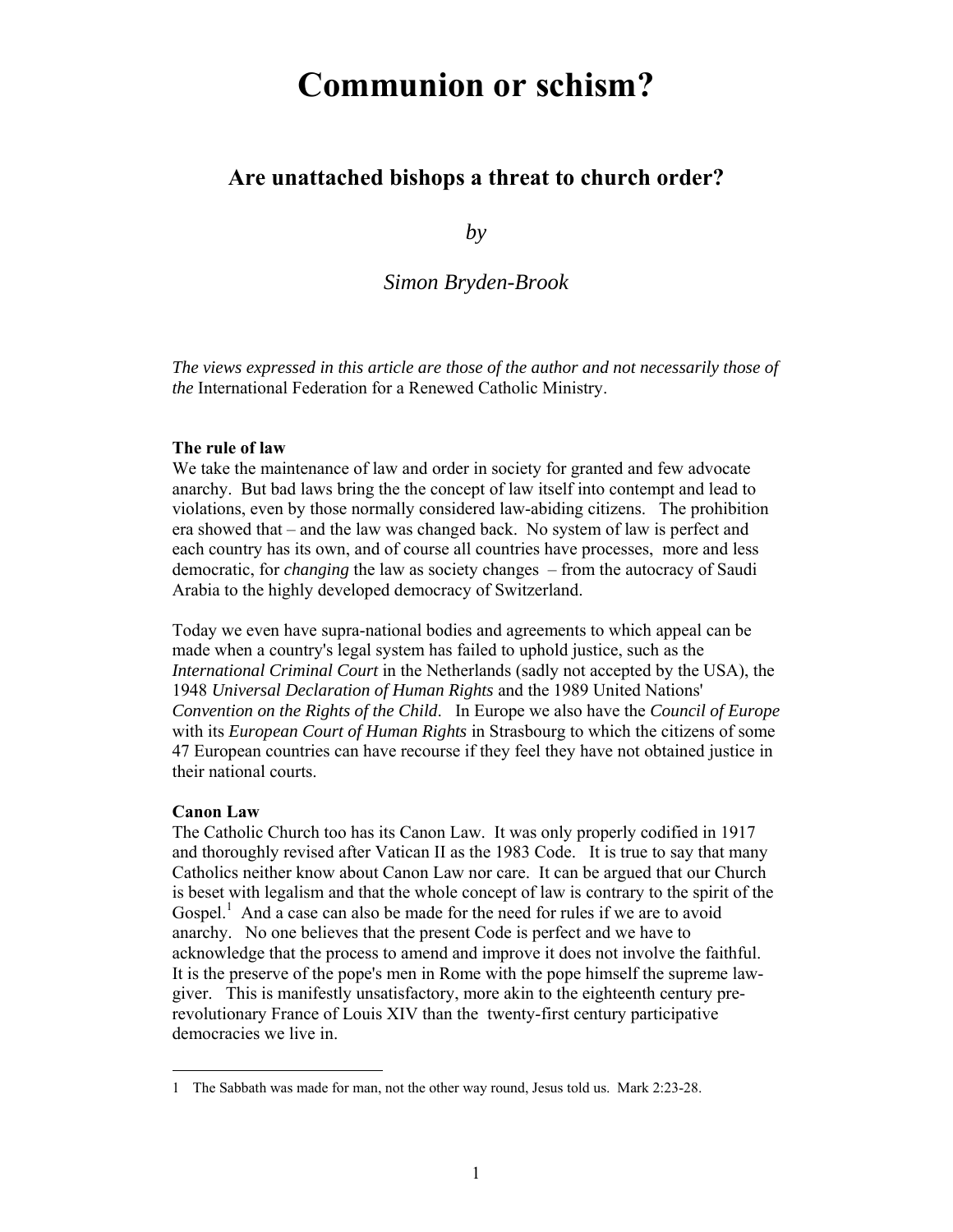Three canons in the current Code in particular strike most reform-minded Catholics as in need of change. Canon 1404 insists that the 'The First See is judged by no one'. The pope is above the law and, as Paul VI demonstrated more than once at the Second Vatican Council<sup>2</sup>, is not only *not* subject to the world's bishops gathered in council but can also overrule its clear majority. Some Catholics believe that the pope should be made accountable to the Church in some way that this canon does not permit.

Canon 1024 states that 'Only a baptised man can validly receive sacred ordination'. The number of Catholics, including bishops, who believe this canon to be pernicious seems to grow every year. We have seen it being flouted and now the Church can boast of its 'non-canonical' *Roman Catholic Women Priests.*

Canon 1059:2 proclaims that every marriage between baptised persons is a sacrament, thus denying Catholics whose marriages have broken down irretrievably the remedy available to Orthodox Christians of a second *non-sacramental* marriage. The result is our undignified and disreputable nullity procedures which simply serve to bring the Church's law into contempt.<sup>3</sup>The canon law of the Orthodox churches has something to teach the Roman Catholic Church here.<sup>4</sup>

However unsatisfactory Canon Law is, it represents the rules under which the Church is *supposed* to operate.<sup>5</sup> Many Catholic canon lawyers have demonstrated that it is not as inflexible as some would have it. $<sup>6</sup>$  Even if some of us dislike the whole</sup> concept of canon law and find it repugnant, we can still propose change. The *Bill of Rights and Responsibilities* adopted by the American Catholic Council in Detroit in June this year<sup>7</sup>, points the way to some of the reforms that many of us consider necessary. Even if we must campaign for the reform of canon law,  $8$  we surely cannot ignore it or consider it of no value at all. $9$ 

For this reason I should like in this article to examine the question of ordinations done contrary to canon law and their consequences, bad or good, for Church order. This means that I shall use such terms as irregular, illicit, non-canonical etc. It does not mean that I condemn all such acts so labelled, but I am keen to open a discussion within the reform movement of the extent to which some actions are necessary to witness to the Gospel – however contrary to canon law they may be – and how such

 $\overline{a}$ 

<sup>2</sup> See Franzoni's recent paper to the 31st Congress in September 2011 of the *Asociación de Teólogos y Teólogas Juan XXIII* in Madrid at http://www.associationofcatholicpriests.ie/2011/09/vatican-iilost-and-betrayed-giovanni-franzoni/.

<sup>3</sup> See Sheila Rauch Kennedy, *Shattered Faith* (NY: Owl Books, 1997). She was subsequently vindicated by the Roman Rota in 2005 after lots of skulduggery by the Boston Archdiocese..

<sup>4</sup> See Mgr Basil Loftus, 'Eastern promise' in *the Tablet*, 8 Oct 2011, pp 14-16.

<sup>5 400</sup> Austrian Catholic priests have recently told the Archbishop of Vienna of their intention to act contrary to canon law in several areas, including giving the Eucharist to non-Catholics and to remarried divorced Catholics. (*The Tablet,* 8 Oct 2011, p 31)

<sup>6</sup> See Caroline Vander Stichele et al (eds), *Disciples & Discipline – European Debate on Human Rights in the RC* Church (Leuven: Peeters, 1993) and Leonard Swidler and Herbert O'Brien, *A Catholic Bill of Rights,* (Kansas City: Sheed & Ward, 1988).

<sup>7</sup> See *Corpus Reports* Vol 38, No 3 , p 7.

<sup>8</sup> The *Association for the Rights of Catholics in the Church* is one organisation prominent in this field: www.arcc-catholic-rights.net.

<sup>9</sup> As Anthony Padovano pointed out in his keynote address to the American Catholic Council, the last canon in the list (1752) proclaims the highest law to be the salvation of souls and that must take precedence. Padovano uses canon law to excellent effect in that paper. See below fn 22.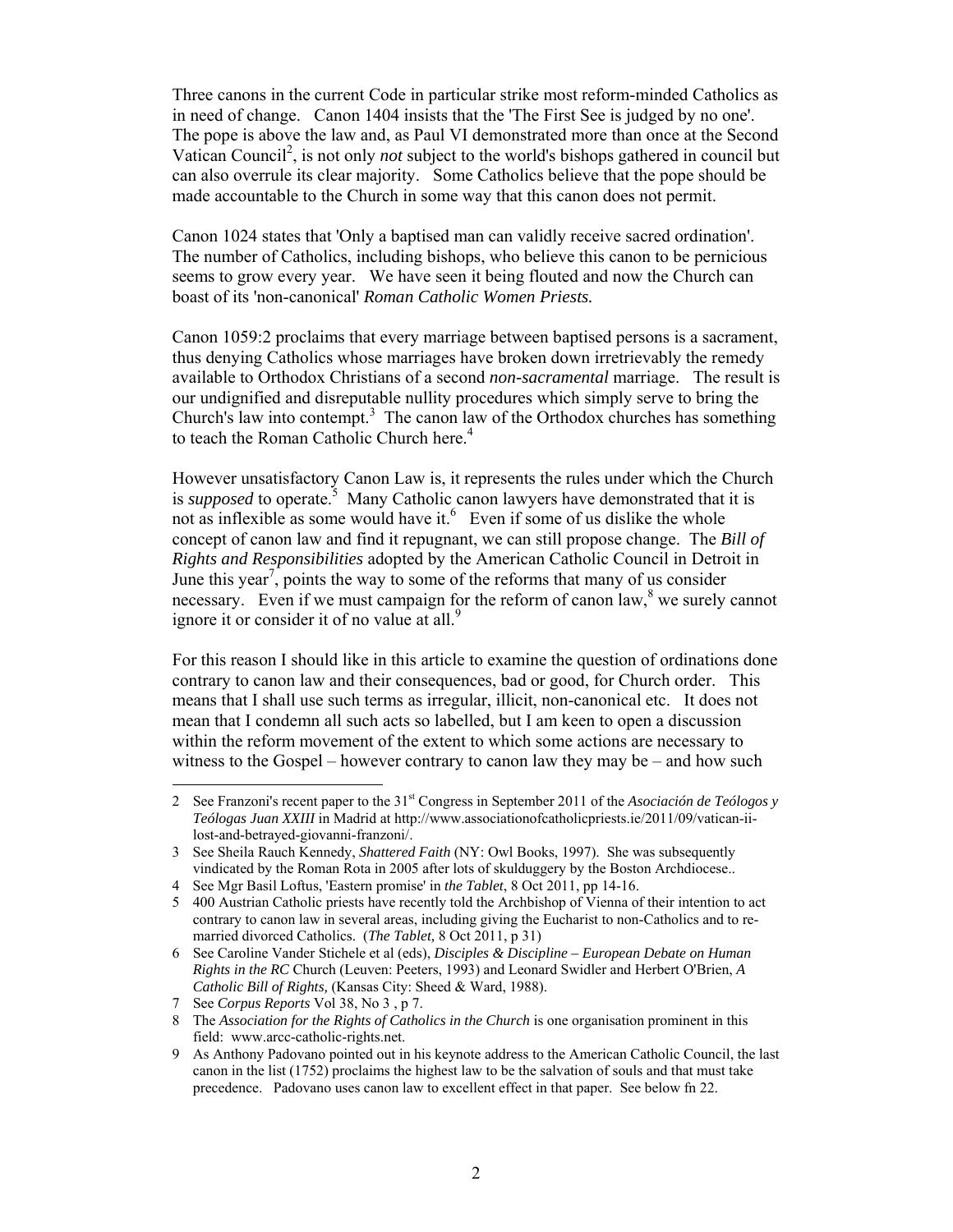actions can lead to our being accused of schism or even to anarchy. If the language seems offensive and condemnatory, that is not my intention; not everything that is illegal is wrong or even undesirable, as we all know.

#### **The ministry of illegally ordained bishops**

My friend William Manseau's moving account of his progression to episcopal consecration on 11 June 2011 in Detroit [*Corpus Reports* Vol 37, No 5, pp 24-29] has not helped me resolve some niggling issues I have with ordinations contrary to canon law.

A major practical difficulty arises over the question of *episcopal* ordinations<sup>10</sup>. Traditionally bishops are ordained for a particular territorial diocese and remain in communion with the ecclesiastical authority which approved their episcopal ordination and with all other bishops in communion with the Holy See.

Once bishops are ordained without the approval of Rome, then schism is the risk. This situation exists at present in the eastern Orthodox churches, in the Chinese Catholic Church and in the body overseen by bishops in the Lefebvre succession. Some illicitly ordained bishops seek retrospective recognition by the Holy See and receive it. Many others do not seek such approval and insist on their autonomy or their communion with a number of other bishops flouting the primacy of Rome.

This results in, at two extremes, both the witness of the Orthodox churches and of the churches of the Old Catholic Union of Utrecht to their understanding of Catholic Tradition and the proliferation of *episcopi vagantes* (a technical term, lit. wandering bishops)<sup>11</sup> with only the loosest of connection with each other, with ever-changing names for their organisations.

#### **In schism?**

 $\overline{\phantom{a}}$ 

But are we already in schism? Some might say so. The *International Federation for Renewed Catholic Ministry,* of which CORPUS is a member and of which I have the honour to be current president, is a self-proclaimed association of Roman Catholics operating under Canons 212.3, 215 and 216, among others (e.g. 299.1, 309, 748.1 despite other canons undoubtedly appearing to circumscribe these rights)<sup>12</sup>. Its legitimacy as a voluntary and not episcopally approved association of Roman Catholics under Canons 215 and 300 can of course be questioned by rigorists<sup>13</sup>, not

<sup>10</sup> Canon 1013 states that 'No bishop is permitted to consecrate someone as bishop, unless it is first established that a pontifical mandate has been issued.'

<sup>11</sup> The phenomenon of free-lance bishops was dealt with by Henry R T Brandreth *(Episcopi Vagantes and the Anglican Church,* London: SPCK, 1957*),* and Peter F Anson *(Bishops at Large,* London: Faber and Faber, 1962*)* and there are now numerous articles on the web. See particularly Lewis Keizer, *Wandering Bishops: Apostles of a New Spirituality*, 2000) downloadable at the bibliography of http://en.wikipedia.org/wiki/Episcopi\_vagantes

<sup>12</sup> See http://renewedcatholicministry.org/

<sup>13</sup> Its legitimacy can be questioned for the following reasons:

<sup>1.</sup> Its members accept and welcome the ministry of legitimately ordained Catholic priests who have resigned their position in order to marry, whether with or without dispensation. Such ministry, particularly when sacramental, is exercised irregularly, without formal and explicit approval by a bishop in good standing with the Holy See, and sometimes in defiance of it.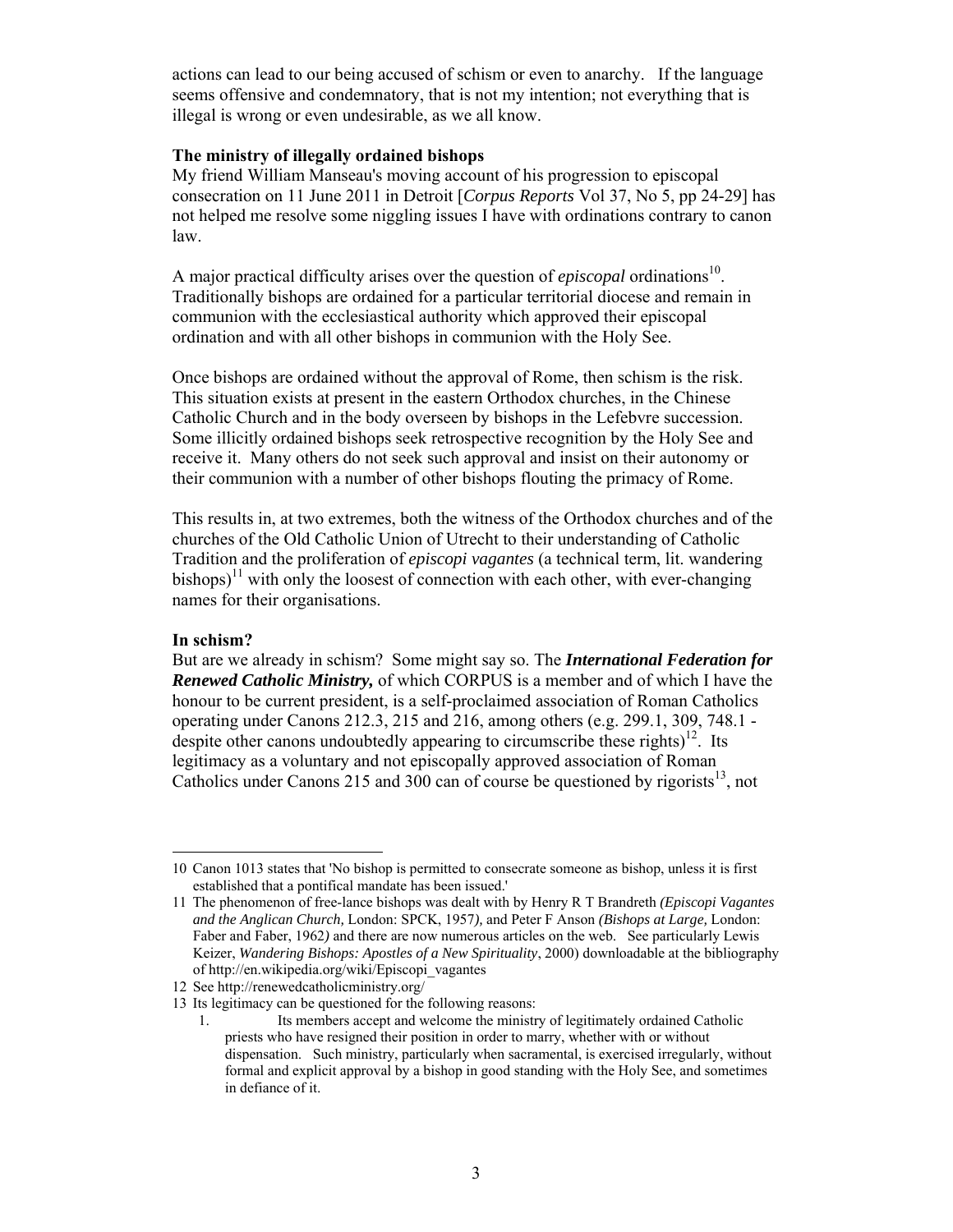least for its willingness to support *Roman Catholic Women Priests,* but its members insist on their legitimacy within the Roman Catholic Church.

We deny that we are schismatic. But realistically how far can one go without breaching communion? Can a breach in communion be effected by one party acting alone? What if others in communion with Rome reject the actions of the excommunicator, the Bishop of Rome? We clearly do not take seriously the pronouncements of bishops like Fabian Bruskewitz of Lincoln Nebraska or Allen Vigneron of Detroit seeking to marginalise us. I know that 'excommunicated bishop' Christine Mayr-Lumetzberger when denied the Eucharist by some priest in an Austrian Catholic church, took the host herself, and I applaud. The schismatic Orthodox reject Roman primacy as exercised for the last thousand years, and many of us understand and sympathise with their reasons.

#### **A particular case**

The IFRCM has been approached by one such irregularly ordained bishop in Africa, with the request that he and his organisation, however defined or named, be admitted to membership of the IFRCM. He lists some twenty bishops not recognised by Rome whom he has been associated with.<sup>14</sup> How do we evaluate the episcopal ministry of such men?

He also lists some of the groupings he has been involved with or had dealings with:

- Catholic Apostolic Church of the USA
- Charismatic Catholic Church of Kenya
- Christ Catholic Church International in Canada
- Caritas Catholic Church International [USA?]
- Ecumenical Catholic Church of Christ
- Ecumenical Church of Christ [UK?]
- Reformed Catholic Church of America
- Reformed Roman Catholic Church USA
- United Catholic Church
- 2. Its members accept the ministry of RC women ordained deacon and priest in accordance with traditional RC understanding of apostolic succession, despite such women being declared excommunicate by the Holy See.
- 3. It similarly accepts the ministry of RC women ordained bishops and declared excommunicate.
- 4. It proclaims the right of all the baptised to choose a state of life without co-ercion (Canon 219) and thus rejects episcopal authority that denies priestly or episcopal ordination to married men or marriage to the ordained.
- 5. It similarly proclaims the right of homosexuals to be sexually active in accordance with their informed consciences.
- 6. It proclaims the right of the baptised to the Eucharist (Canon 213) and other sacraments and believes that at the present time in the history of the Church, ecclesiastical authority is denying this right to many of the faithful, who are thus justified by these exceptional circumstances in seeking and providing ministry without the usual canonical approval and in defiance of ecclesiastical authority.
- 14 Ace Angel, Chege, Cornellius, Adrian Glover, Joseph Gouthro, George Jamba, Joaquin, Daniel Kasomo, Tom Kiisa, Mark Leavell, Luciano Mbewe of Zambia, Peter Ndambuki, Peter Njogu, George Otieno, Karl Rodig, Richard Rodney, Benedict Simiyu, Godfrey Shiundu, Matthew Teuri, Mullan, Bernard Wamalwa Kinisu, Phillip Zimmerman. [There may be some spelling errors here.]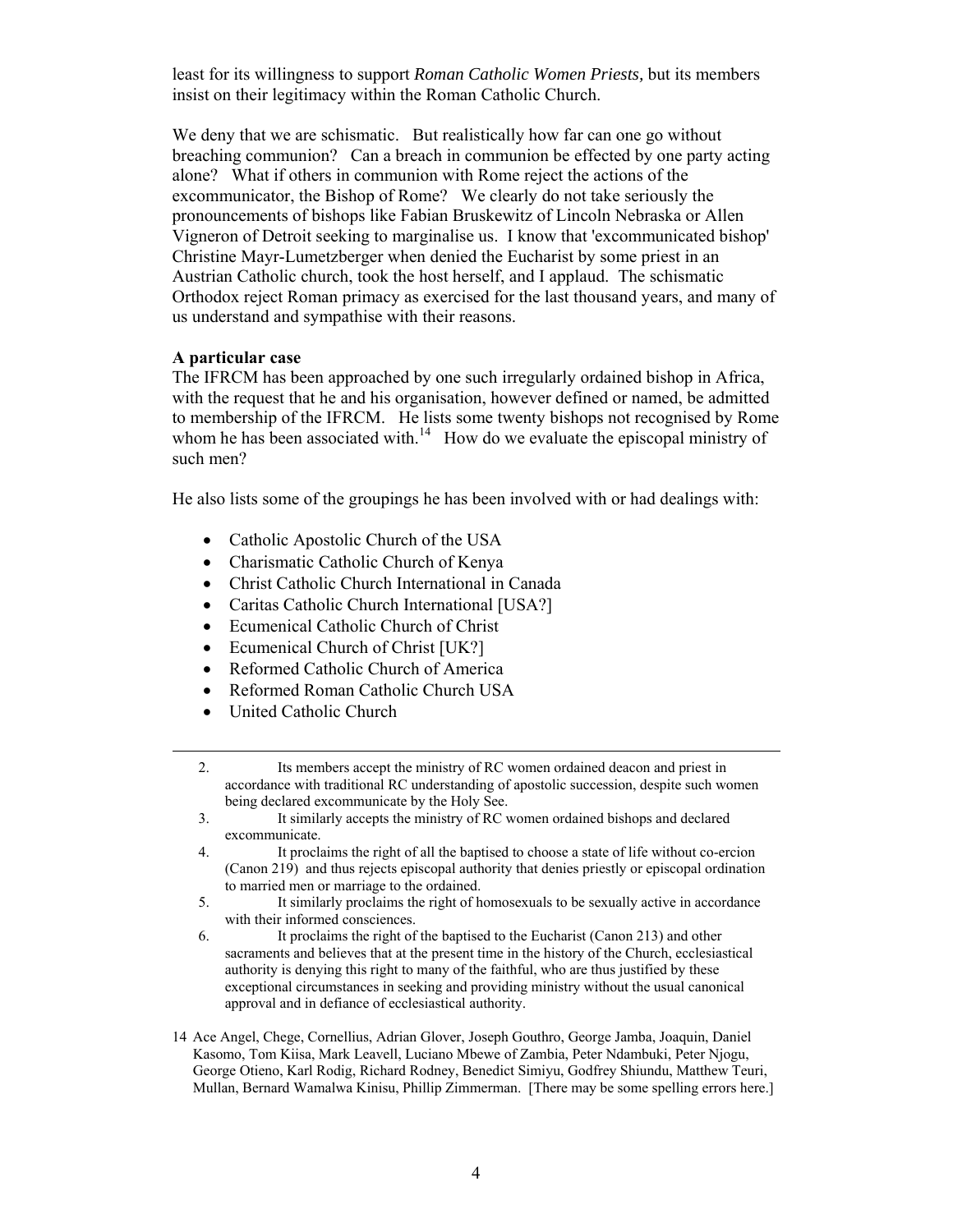- United Ecumenical Catholic Church
- United Free Catholic Church

My own researches have also revealed a number of other groupings with which these bishops and others have been associated.<sup>15</sup> Can they be considered Catholic associations under Canon 215 or are they in reality separate churches, in schism?

#### **Orthodox objections**

Abba Seraphim, Metropolitan of Glastonbury, of the tiny British Orthodox Church, now within the Coptic Patriarchate of Alexandria, came from a background of competing episcopal jurisdictions in the UK not dissimilar to that obtaining today in the parts of Africa which have approached the IFRCM.<sup>16</sup> He is a long-standing personal friend of mine, and was asked by me to comment on this application from Africa. The Metropolitan made two points that merit attention: first about the 'validity and regularity' of ordinations contrary to canon law and secondly about the preservation of 'Catholic Faith and Order.'

# **Validity**

As to the first point I do not believe that questions of 'validity' feature high in the minds of those who support the member associations of the IFRCM. Does not Orthodox theology have a theory of 'economy' that allows the Holy Spirit to make good human deficiencies in the sacraments? Some orthodox churches continue to ordain women deacons, as has been reliably shown<sup>17</sup> to have been the indubitable practice of the Roman Catholic Church for centuries, despite Rome today insisting that such ordinations are 'invalid' or of no effect.

# **Regularity**

'Regularity' is a more serious charge as it means we are accused of breaking communion by disobedience and defiance of ecclesiastical authority. It is a matter of conscience how far one can go to be faithful to one's rights and defy the law.<sup>18</sup> Can one act 'irregularly' and still not commit the sin of schism? The traditional discipline of the Roman Catholic Church as to the irregularity of sexual lapses by the clergy has been one of tolerance and a pastoral approach to the offender, provided open scandal is not caused. Thus heterosexual and homosexual clergy secretly co-habiting with a partner have been seen as in *irregular* positions *but not totally out of communion*, whatever their canonical rights to access to the sacraments. I do not know of one sexually delinquent priest *excommunicated* for that reason alone<sup>19</sup>.

 $\overline{\phantom{a}}$ 15 African Orthodox Church, American Catholic Church, Catholic Diocese of One Spirit, Independent Catholic Charismatic Church of Kenya, Independent Catholic Church (or Diocese) of the Americas, Independent Liberal Catholic Fellowship, Liberal Catholic Apostolic Church, Married Priests Now Prelature, Reformed Catholic Church, Reformed Roman Catholic and Apostolic Church, Reformed Roman Catholic Church, United Ecumenical Catholic Church, United Free Catholic Church [diocese of the Good Shepherd Kenya]

<sup>16</sup> Peter F Anson, *Bishops at Large* (London: Faber and Faber, 1962) pp 444-501

<sup>17</sup> John Wijngaards, *No Women in Holy Orders? The Women Deacons of the Early Church* (Norwich: Canterbury Press, 2002)

<sup>18</sup> St Paul told St Peter at the Council of Jerusalem that he was wrong to insist on observance of the Mosaic Law in the matter of circumcision, and he won the day (Acts 15 and Galatians 2). Will Roy Bourgeois?

<sup>19</sup> Archbishop Emmanuel Milingo was of course disciplined for refusing to abandon the marriage he had contracted and later went on to ordain priests and bishops without permission from Rome. Strictly he is not an *episcopus vagans* as he was properly consecrated with the approval of Rome*.*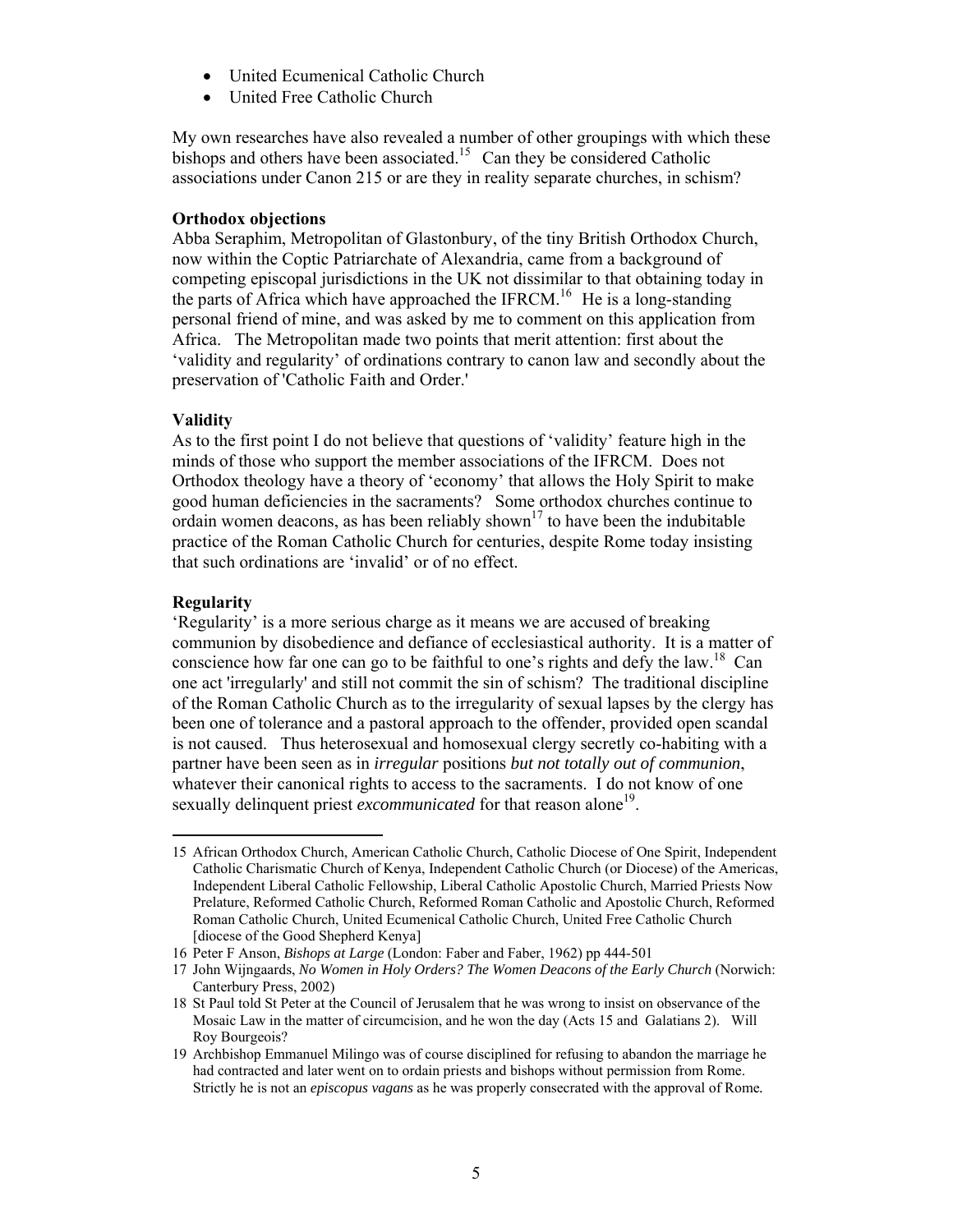It is arguable that dishonesty is integral to the Roman system. This may be no bad thing when pastoral reasons trump law, so that people in second marriages can seek an 'internal forum' solution to their problem and thus continue to receive the sacraments. Homosexuals have been doing this for centuries. This policy of doing one thing and saying another may not be a bad thing after all, if it acknowledges the rights of conscience. But it brings the Church into disrepute when such duplicity becomes public. One is reminded of Charles Kingsley's charge to John Henry Newman that 'truth for its own sake had never been a virtue with the Roman clergy . . . cunning is the weapon which heaven has given to the saints wherewith to withstand the brute male force of the wicked world'20 Newman then wrote his *Apologia pro Vita Sua* which triumphantly demonstrated his own honesty and integrity, but Monsignor Talbot had schemed against him in Rome and Cardinal Manning attempted to deceive Rome over Newman's willingness to accept a cardinal's hat. The integral deceit and dishonesty of many of the systems our Church relies on and pretends are in fine fettle have been amply chronicled by Garry Wills in his *Papal Sin – Structures of Deceit*. 21

Anthony Padovano has recently written eloquently and compellingly of the consequences for church order of giving due weight to the *sensus fidelium*, of the integrity and canonical justification for *intentional communities,* of the criteria for defining oneself as Catholic.<sup>22</sup> If the Catholic people want a man or woman ordained bishop today then does that really require the approval of the rest of the college of bishops or a 'pontifical mandate'? The layman and consular prefect for upper Italy, Ambrose of Milan was so elected and swiftly ordained bishop of Milan in 374. Are the cases of our RC women bishops and William Manseau of a different order?

#### **Bishops without dioceses**

In addition, episcopal ordinations performed without the approval of Rome need to be set against current practice in many churches of permitting

- 'general' or 'curial' bishops with purely titular sees simply to give them status
- auxiliary bishops, with no diocese of their own, ordained to assist a diocesan
- retired, emeritus or even deprived and resigned bishops in good standing but without jurisdiction (such as Patrick Kalilombe of Lilongwe, Jacques Gaillot of Evreux and William Morris of Toowoomba)
- bishops ordained with a limited and carefully defined pastoral charge such as eparchies, military bishops, ordinariates or prelatures – who then operate canonically within the ecclesiastical jurisdictions of local ordinaries in communion with the Holy See

Is there room in the Roman Catholic Church for such prelatures or ordinations of 'worker' bishops with particular apostolates, such as the women bishops ordained to offer women's ministry to those who demand it and William Manseau who perceives himself called to a special ministry of leadership to married Catholic priests? If an

 $\overline{a}$ 

<sup>20 1864</sup> in *Macmillan's Magazine.*

<sup>21</sup> NY: Doubleday, 2000.

<sup>22</sup> *Corpus Reports,* Vol 38, No 4, pp 24-34.